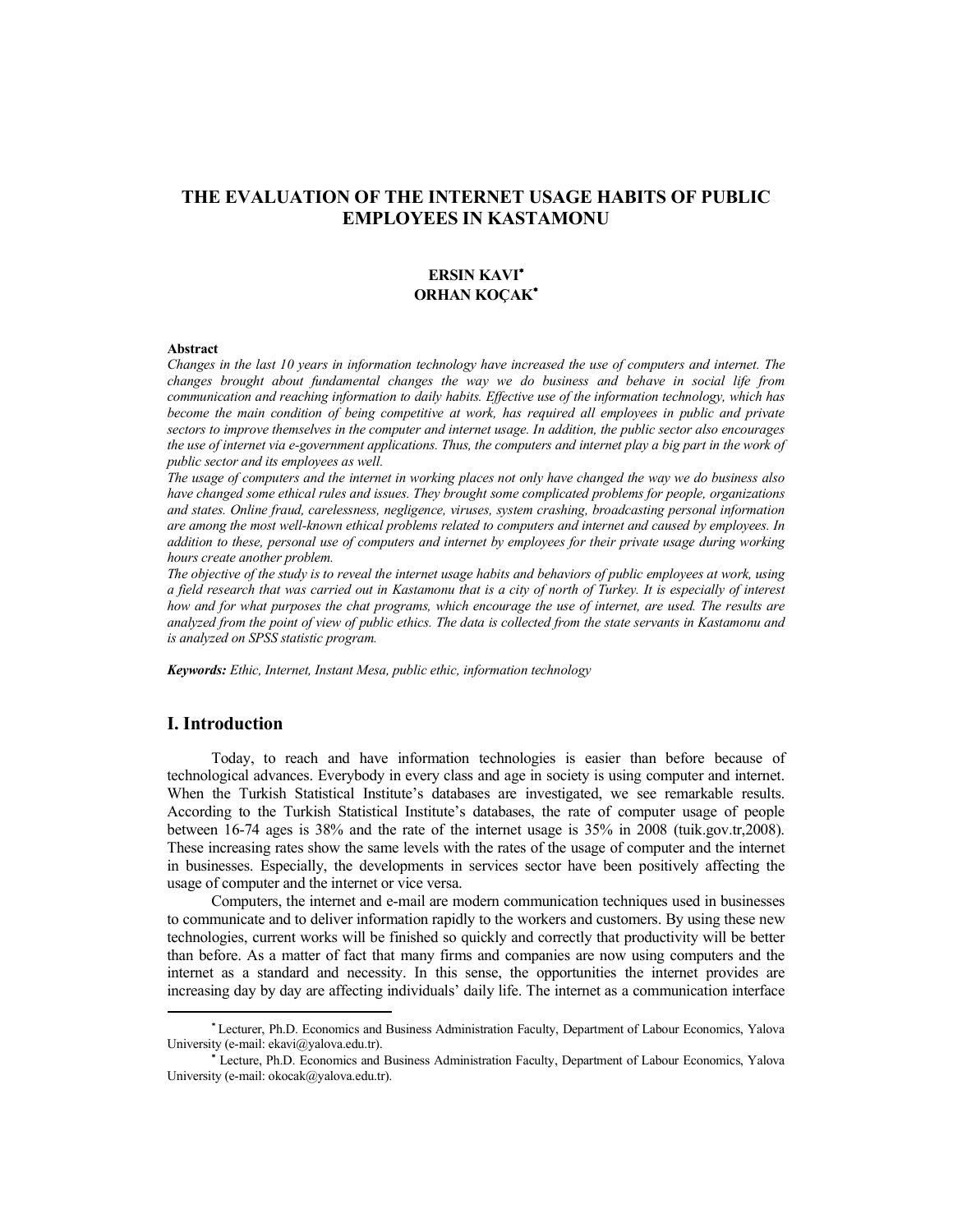has become widespread and people started to reduce face to face communication and increase the usage of digital media. This process is seen not only between two people or group also between workers who work in the same workplace.

Also, with the increasing role of the usage of the computer and internet, doing jobs both in workplace and at home and the spreading of home-offices and teleworkings have made workplacefree working much easier. But this development has caused some discussions in terms of ethics in the work life. Our job environments generally offer the cheap, fast and easy internet. So, we can carry on any task which we started at home, at our workplace, or we can we can continue any task we started at workplace, at our home. For that reason, our private jobs and works related to business, will possibly be intermixed and be done both at workplace and home. For instance, while a teacher can be prepared for courses and enter students' marks from the internet at home, s/he can use the internet for his or her private investigations through internet at school. (Hartman, 2001:8). Because of online medium's difficulties, both private and public sectors' workers are going to be subjected some restrictions because controlling this process is not easy. Therefore, the way to deal with this process in an ethical point of view and the way for it to organize differs from one sector to another and from a profession to another. In this study, we generally examined the data of public servants.

## **II. Paper Content**

#### **1. The Ethics of Public Management and the Usage of the Internet**

Ethics is defined as philosophy and science of morals and also considered as a discipline that tries to determine what is right and what is wrong (Arslan, 2001:7). In addition to that, ethics is completely related to the rules that explain or advice people what to do or what not to do. In this sense, the ethics of public management firstly means that public workers' behaviors should be in accordance with laws, the codes of ethics and rules and secondly it means that they should act by taking the individual and moral assets as reference (Özdemir, 2008:182).

Especially, the item 12 of the code 657 (The Civil Service Act) explains and organizes the individual responsibility of the state workers. Also, the item 125 arranges disciplinary punishments for the state workers and behaviors and actions which require disciplinary punishments. Namely, the items mentioned in the code 657 are related to the ethics.

Emergence of the ICT and the Internet, not only offered a lot of opportunities for the people and states, but also created some problems. Especially, the usage of the internet and ICT with the private aims is an important one. According to the investigations, done in different countries, 90% of the workers also use the internet in the workplace for private aims and its cost for companies is about 50 billion Euros. The private usage of the internet can be restricted since it takes work time of the workers and causes some problems such as virus and software and hardware in computers (Okur, 2005:48).

Also, one of the most important aims is the communication by using e-mail and other methods on the internet. Gallup is an investigation company, has done a survey related to e-mail usage and it shows that a worker spends his or her time between 49 minutes and 4 hours for e-mail transactions and the most of these e-mails are about private life or humour (Keser, 2005:65).

When we look at the state workers in the state workplaces, there is no any direct restriction about the subject mentioned above. On the other hand, in the item 125 of the code 657 it is explained that "using the official car, tools and such things which belong to the state for private aim requires disapproval punishment". Therefore, the usage of the computers and the internet which belong to the state instuitions can be commented in the same manner.

However, putting the issue in order technically requires some regulations in the related codes and instructions which explain the rules of working in the state institutions. Insomuch as that, some public institution use their special packet software belongs to the state. It is not applicable or legal to use some extra software which belongs to the workers. In the same manner, the private internet usage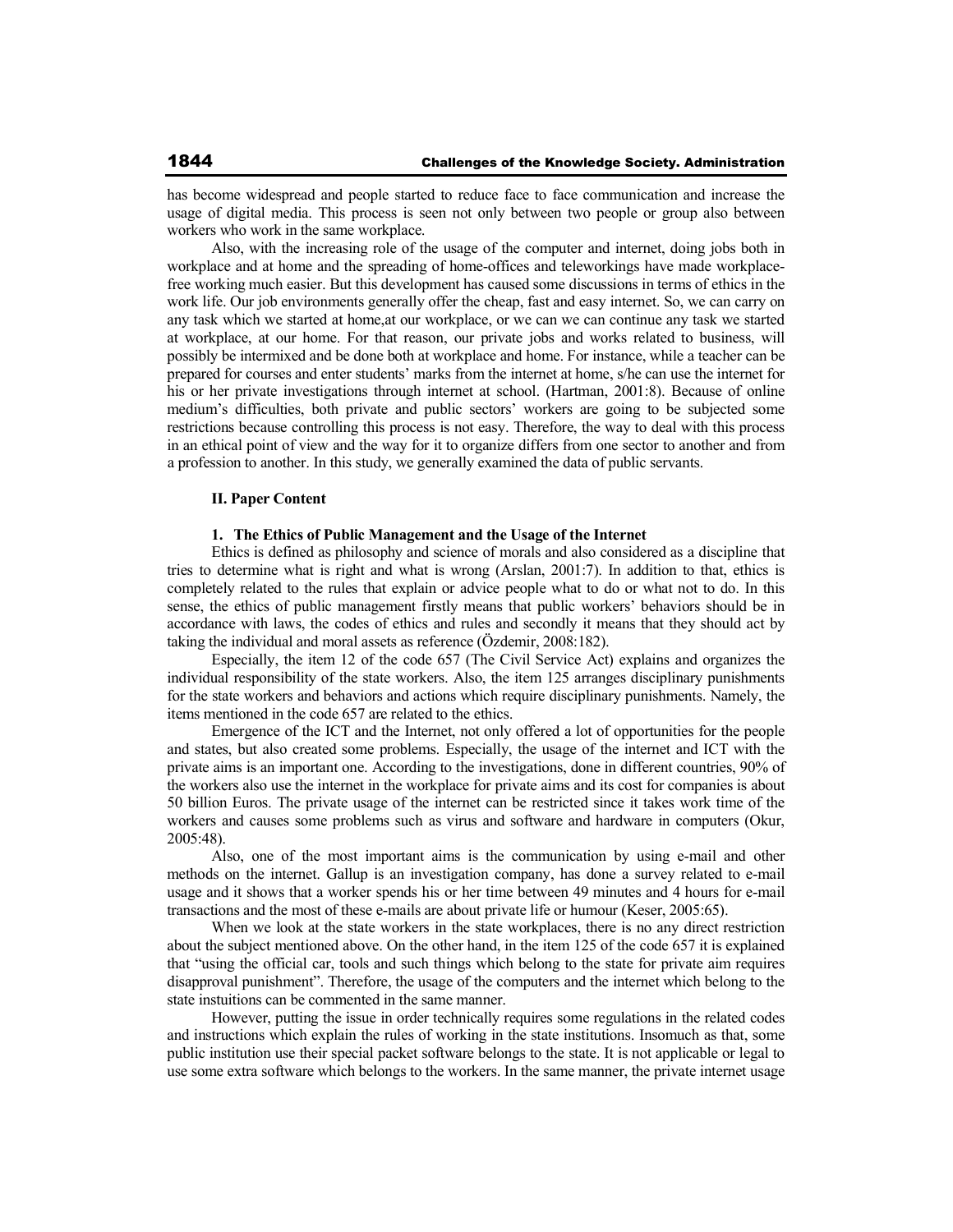is possible by workers in the public institutions. This may be restricted by using some methods such as filtration and blocking so that state workers can enter only some sites which are allowed by the institution.

Moreover, the workers can be traced as online by using logs which save what the user does or clicks or computers can be checked after work hours. But, tracing the usage of the net or checking the computers mean the intrusion of the privacy of private life which is not a good behavior and can't be acceptable in terms of ethics and laws. Also, while trying to determine the faults or wrong transactions on online medium, it is possible to be an offender.

As a result, that kind of restrictions or prohibitions may not be put for every public worker or may not be necessary for all workers. Some of the workers make analysis as decision makers and they have high education level, qualifications and position. For that reason, it is not practicable to restrict or forbid the internet and computer for qualified workers since the productivity and motivation will go down. Consequently, some measures should be considered regarding the functions of the department, the qualifications of the workers and the type of the occupations.

There are a lot of reasons which increase and encourage the usage of the internet and computers for the workers of public institutions privately. One of the reasons is virtual chat which provides communication with other people around the world and on the internet. According to the Turkish Statistics Institution's investigation, 70% of internet freaks use it for instant messaging programs such as windows live messenger and skype (tuik.gov.tr, 2008:1). They may use the internet not only for the benefit of their works but also for individual aims. That is why, it needs to be investigated whether they use for work or for individual aims. After the determination of the usage aims, some restrictions can be done without prevention of the workers' independency and work necessities. For example, virtual chat which is one of the means of communication is much cheaper, faster and than the other means so that it increases the productivity and the efficiency. For that reason, every public institution should investigate in that way to regulate the internet usage by workers in the public institutions. But the regulation should be in terms of the departments, functions and qualifications otherwise it may harm the productivity and efficiency in the public institutions.

#### **2. Research**

#### **2.1.1 General Framework of The Research**

## **The Aim of The Research**

To determine the tendency of the usage of the internet and instant messaging softwares by the government employees in Kastamonu and to associate this topic with the ethic of the public in this context is the aim of this work.

#### **2.1.2 Content and The Limit of The Research**

The related research has been done upon nearly 1000 people chosen among 10.120 public servants who work in Kastamonu city through the method of exemplification. Among these surveys, 300 of them which are received and approved for evaluation are included for the work. The research has been implemented on the workers who are in the boundaries of Kastamonu city. The reason is that, we want to form a judgement revealing the ethical behaviour related to this topic in this city. Also it is possible that, it can have similarities with the other cities as a lot of public servants in this city have come from different cities. On the other hand, the effect of the place they live shouldn't be disregarded.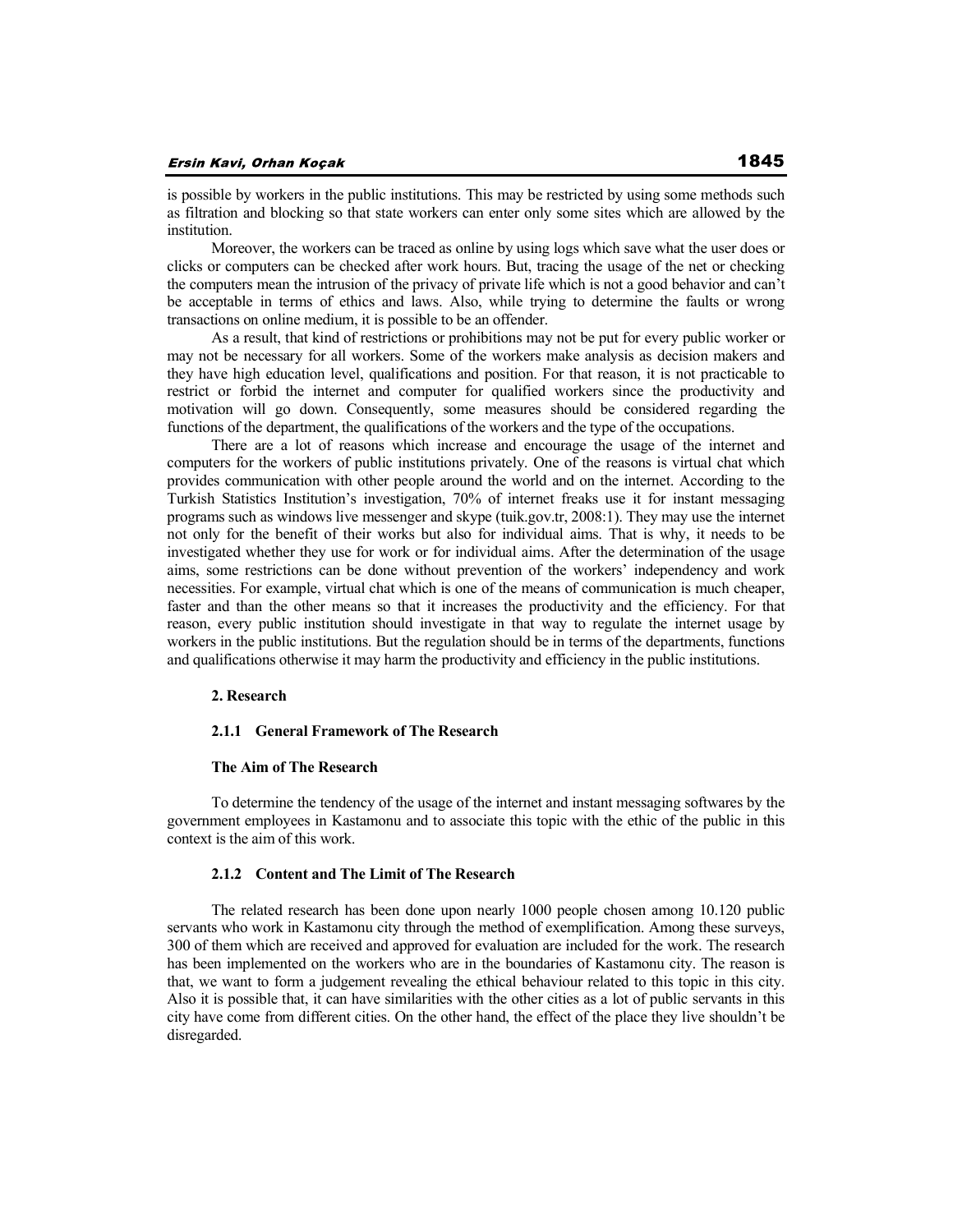## **2.1.3 The Method of The Research**

Qualitative method has been used for the research. An survey for of the 19 questions has been executed on the test subjects. Multiple questions have taken place in the survey form. The first six questions include personal information, seven questions of the remaining 13 includes the usage of computer and internet; six of them are related to the usage of instant messaging softwares

## **1.2 Analysis of the Research**

## **2.2.1 Demographic Results**

**Table1:** The Gender of Respondents

| <b>Sex</b> | <b>Valid Percent</b> |
|------------|----------------------|
| Male       | 74,7                 |
| Female     | 25,3                 |
| Total      | 100,0                |

 $\frac{3}{4}$  of the respondents of the research are males and  $\frac{1}{4}$  of them are females.

**Table 2:** The Age Range of Respondents

| Age         | <b>Valid Percent</b> |
|-------------|----------------------|
| $20 - 30$   | 8,7                  |
| $31 - 40$   | 44,0                 |
| $41 - 50$   | 39,7                 |
| 51 and over | 77                   |
| Total       | 100,0                |

Considering the age range, %84 of the respondents are middle ages.

**Table 3:** The Graduation of Respondents

| <b>Graduation</b>       | <b>Valid Percent</b> |
|-------------------------|----------------------|
| Primary School          | 2,0                  |
| <b>Secondary School</b> | 3,3                  |
| High School             | 39,0                 |
| College                 | 50,3                 |
| Undergraduate           | 5,3                  |
| Total                   | 100,0                |

When considering their educational state, they are to a great extent high school and college graduates. The percentage of university graduates are lower than expected.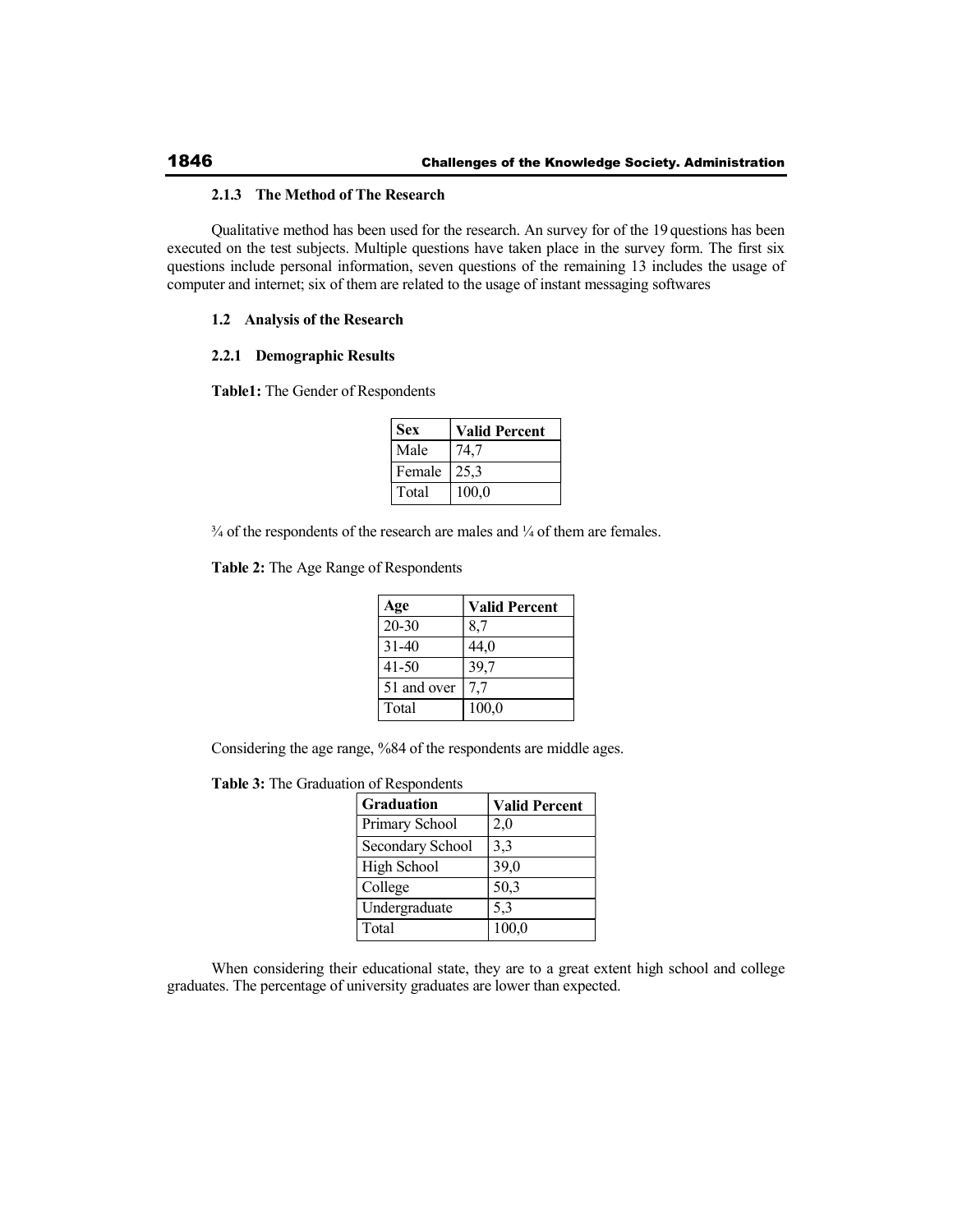**Table 4:** The Marital Status of Respondents

| <b>Marital Status</b> | <b>Valid Percent</b> |
|-----------------------|----------------------|
| Married               | 86,0                 |
| Single                | 14,0                 |
| Total                 | 100,0                |

The respondents of the survey are majorly married. This is parallel to the age range.

**Table 5:** The Tenure of Office of Respondents

| <b>Tenure of Office</b> | <b>Valid Percent</b> |
|-------------------------|----------------------|
| 1-5                     | 12,7                 |
| $6 - 10$                | 15,0                 |
| $11 - 15$               | 13,7                 |
| $16 - 20$               | 19,7                 |
| $21 - 25$               | 20,7                 |
| More than 25            | 18,3                 |
| Total                   | 100,0                |

Tenure of office of the respondents are similar to each other. But nearly %50 of them have 16 years of service.

**Table 6:** The Titles of Respondents

| <b>Title</b>     | <b>Valid Percent</b> |
|------------------|----------------------|
| Civil servant    | 66,7                 |
| Chief            | 10,0                 |
| Asistant manager | 1,3                  |
| Manager          | 3,0                  |
| Worker           | 19,0                 |
| Total            | 100,0                |

2/3 of the respondents are civil servants. Also almost %20 of them are workers. Consequently %85 of the respondents have lower titles.

## **2.2.2. The Results Related to The Usage of Computer at Workplace.**

**Table 7**: The Usage of Computer at Workplace

| Do you use computer at your workplace? | <b>Valid Percent</b> |
|----------------------------------------|----------------------|
| Yes                                    | 94.3                 |
| N <sub>0</sub>                         |                      |
| Total                                  | 100,0                |

A great ratio as %94 of the employees use computer at workplace as expected.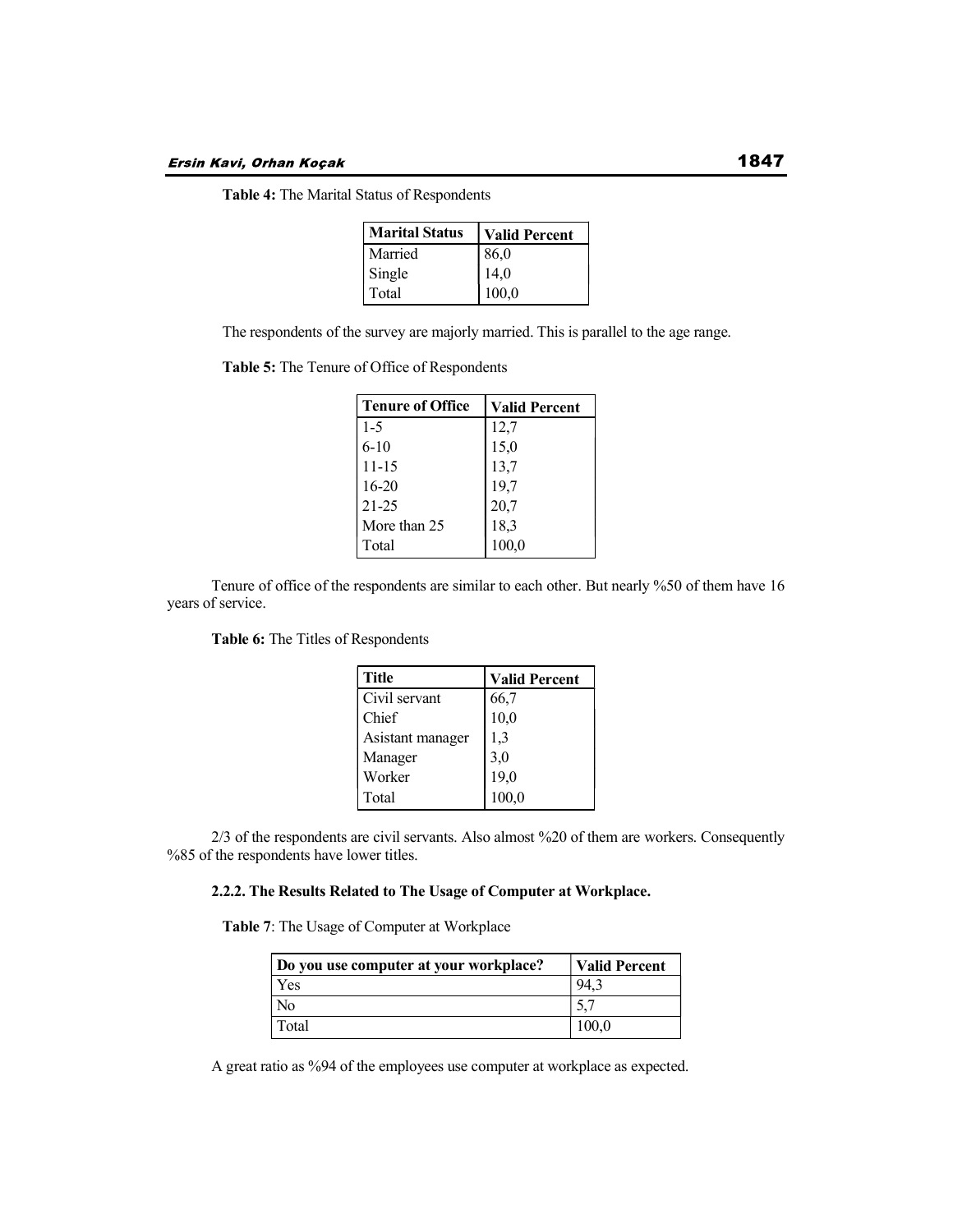**Table 8:** The Usage Status of Computers

| The status of the computer been used         | <b>Valid Percent</b> |
|----------------------------------------------|----------------------|
| Institution computer given for personnel use | 81,4                 |
| Institution computer given for joint use     | 15,8                 |
| Personnel computer used at work              | 2,7                  |
| Total                                        | 100,0                |

Nearly %82 of the workers use computer given for personal use. This lets most of the employees feel comfortable when using internet and instant messaging software.

**Table 9:** The Usage of Computer at Home

| Do you use computer at your home? | <b>Valid Percent</b> |
|-----------------------------------|----------------------|
| Yes                               |                      |
| Nо                                |                      |
| Total                             |                      |

%74 of the respondents use computer at home too. This result shows that the respondents are interested in using computers.

**Table 10:** The Status of Internet Connection at Workplace

| Is there an internet connection at your workplace? | <b>Valid Percent</b> |
|----------------------------------------------------|----------------------|
| l Yes                                              | 98.0                 |
| No                                                 |                      |
| Total                                              | 100.0                |

%98 of the respondents have internet connection at their workplace. This shows that usage of internet is widespread and can cause some ethical problems.

**Table 11:** The Status of Internet Restriction at Workplace

| Is there any restriction on the internet used at your workplace? | Valid Percent |
|------------------------------------------------------------------|---------------|
| Yes                                                              | 34.6          |
| No                                                               | 66.0          |
| Total                                                            | 100.0         |

It is interesting that nearly 1/3 of the internet connection at workplaces have got restrictions. Public institutions are also gradually being sensitive about these regulations.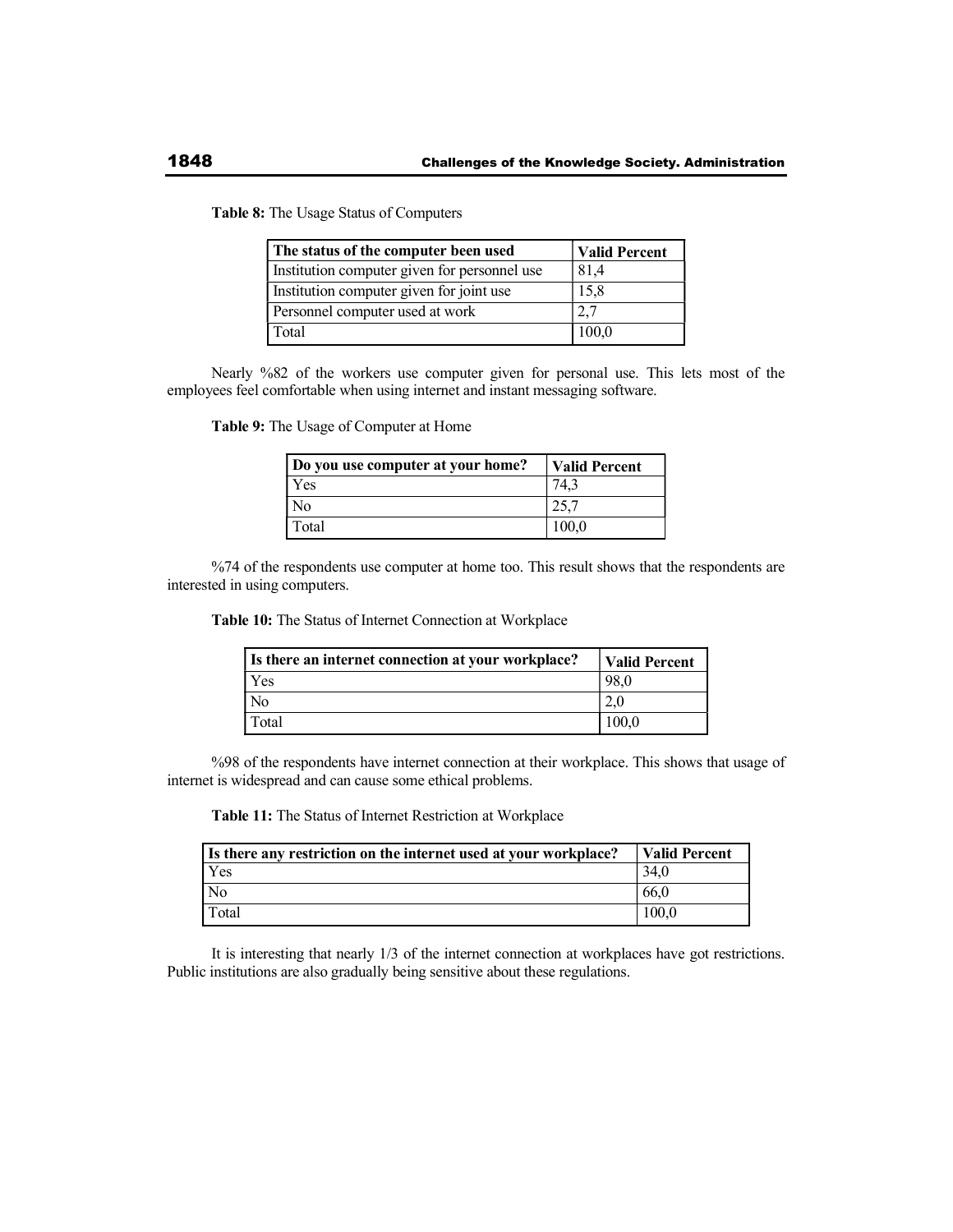| Where do you usually connect the internet from? | <b>Valid Percent</b> |
|-------------------------------------------------|----------------------|
| Home                                            | 33,1                 |
| Workplace                                       | 65,2                 |
| Internet Cafe                                   | $\mathbf{0}$         |
| Other                                           |                      |
| Total                                           | 100,0                |

 **Table 12:** The Places That Are Connected to Internet

A major part like %65 of the respondents connects the internet usually from home. This makes it necessary to arrange some regulations related to the usage of internet.

|  |  |  | Table 13: The Length of Connection of Internet at Workplace |
|--|--|--|-------------------------------------------------------------|
|  |  |  |                                                             |

| How often use the internet at your workplace? | <b>Valid Percent</b> |
|-----------------------------------------------|----------------------|
| $\sqrt{0-2}$ hours                            | 51.6                 |
| $3-4$ hours                                   | 32,5                 |
| 5-6 hours                                     | 2,4                  |
| More than 6 hours                             | 13,5                 |
| Total                                         | 100,0                |

The length of the usage of internet at workplace is usually less than 4 hours for %84 of the respondents. This makes the half of the working hours taking the 8 hours of working into account.

**Table 14:** The Purpose of Internet Usage

| What is the main purpose of your internet usage? | <b>Valid Percent</b> |
|--------------------------------------------------|----------------------|
| For work and professional use                    | 76,8                 |
| To gather information about personal interests   | 7,2                  |
| For e-learning                                   | 1,7                  |
| Only for communication                           | 2,7                  |
| To read the news                                 | 11,6                 |
| Total                                            | 100,0                |

The purpose of the internet usage is usually for work and professional use. So, this result shows that internet is used in accordance with its aim.

## **2.2.3. Results Related To The Usage Of Instant Messaging Software**

**Table 15:** The Ownership of Instant Messaging Account

| Do you have instant messaging account? | <b>Valid Percent</b> |
|----------------------------------------|----------------------|
| Yes                                    |                      |
| N <sub>0</sub>                         |                      |
| Total                                  | 100.0                |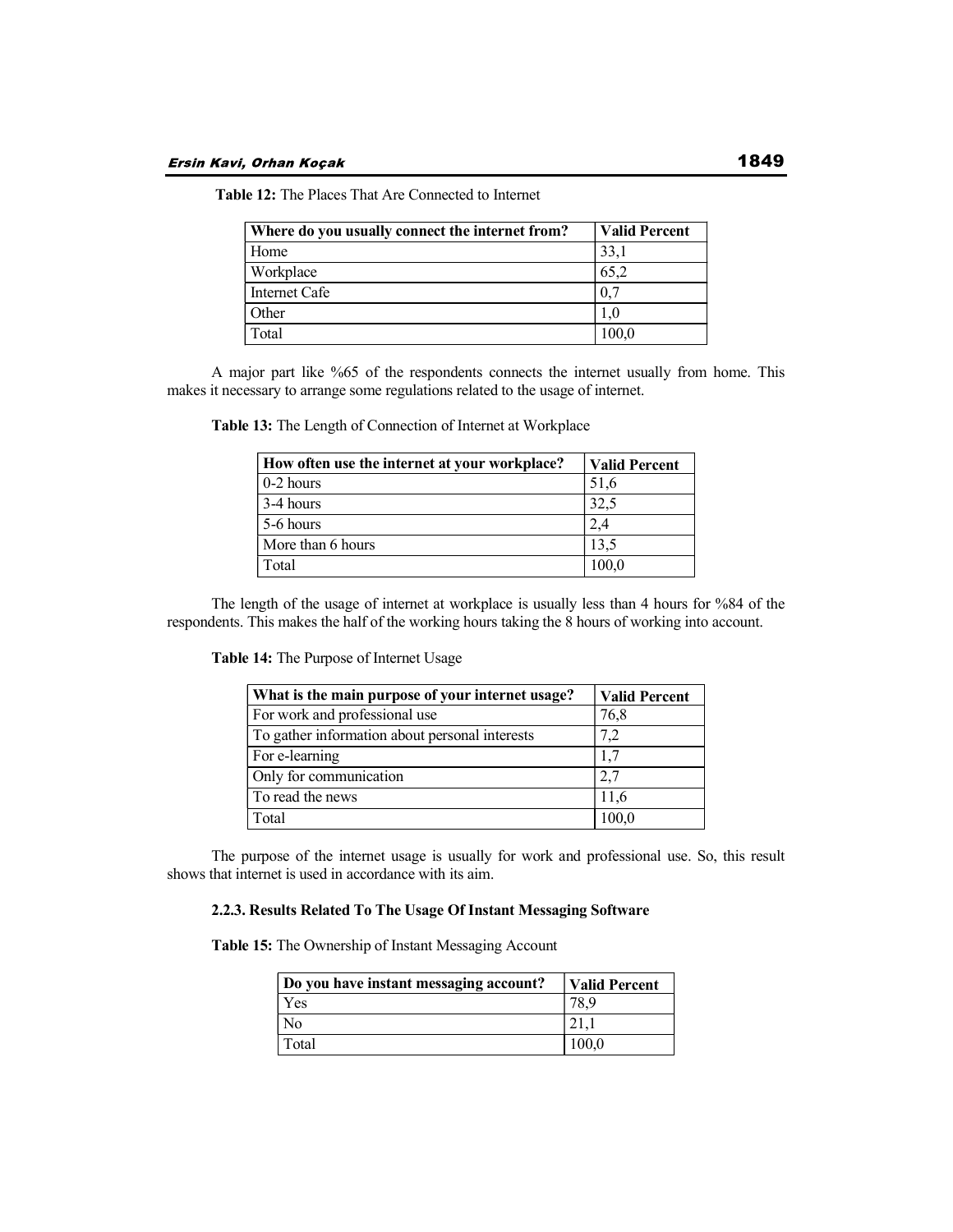%79 of the respondents have instant messaging accounts.(msn,yahoo etc) This show that employees use internet for social reasons when needed.

| How often do you instant messaging? | <b>Valid Percent</b> |
|-------------------------------------|----------------------|
| Every time I use my computer        | 11,7                 |
| Everyday but not often              | 23,0                 |
| Sometimes                           | 16,7                 |
| Only when I need to                 | 48.5                 |
| Total                               | 100,0                |

**Table 16:** The Frequency of Instant Messaging Usage

 %48 of the ones who have instant messaging accounts mentioned that they used instant messaging software when needed. However the ones who use it frequently have a ratio of %35 which cannot be undervalued.

**Table 17:** The Purposes of Instant Messaging

| What is the main purpose of chatting? | <b>Valid Percent</b> |
|---------------------------------------|----------------------|
| For personnel problems                | 27,2                 |
| For my profession and business        | 61,9                 |
| For meeting new people                | 2,1                  |
| Other                                 | 8,8                  |
| Total                                 | 100,0                |

As instant messaging is carried out for professional and business reasons, it may not be necessary to restrict it. However this ratio is not satisfactory. Its being used for different purposes may make it necessary to restrict it.

**Table 18:** The Instant Messaging Environment

| With whom do you usually chat with?     | <b>Valid Percent</b> |
|-----------------------------------------|----------------------|
| With my family members                  | 24,3                 |
| With my colleagues                      | 55,2                 |
| With my relatives                       | 3,8                  |
| With my friends                         | 15,9                 |
| With a person who I met in the internet | .8                   |
| Total                                   | 100,0                |

%55 of the respondents mentioned that, to a great extent, they this software in order to talk to their colleagues. The result is parallel to the result that they use instant messaging software for professional and business purposes.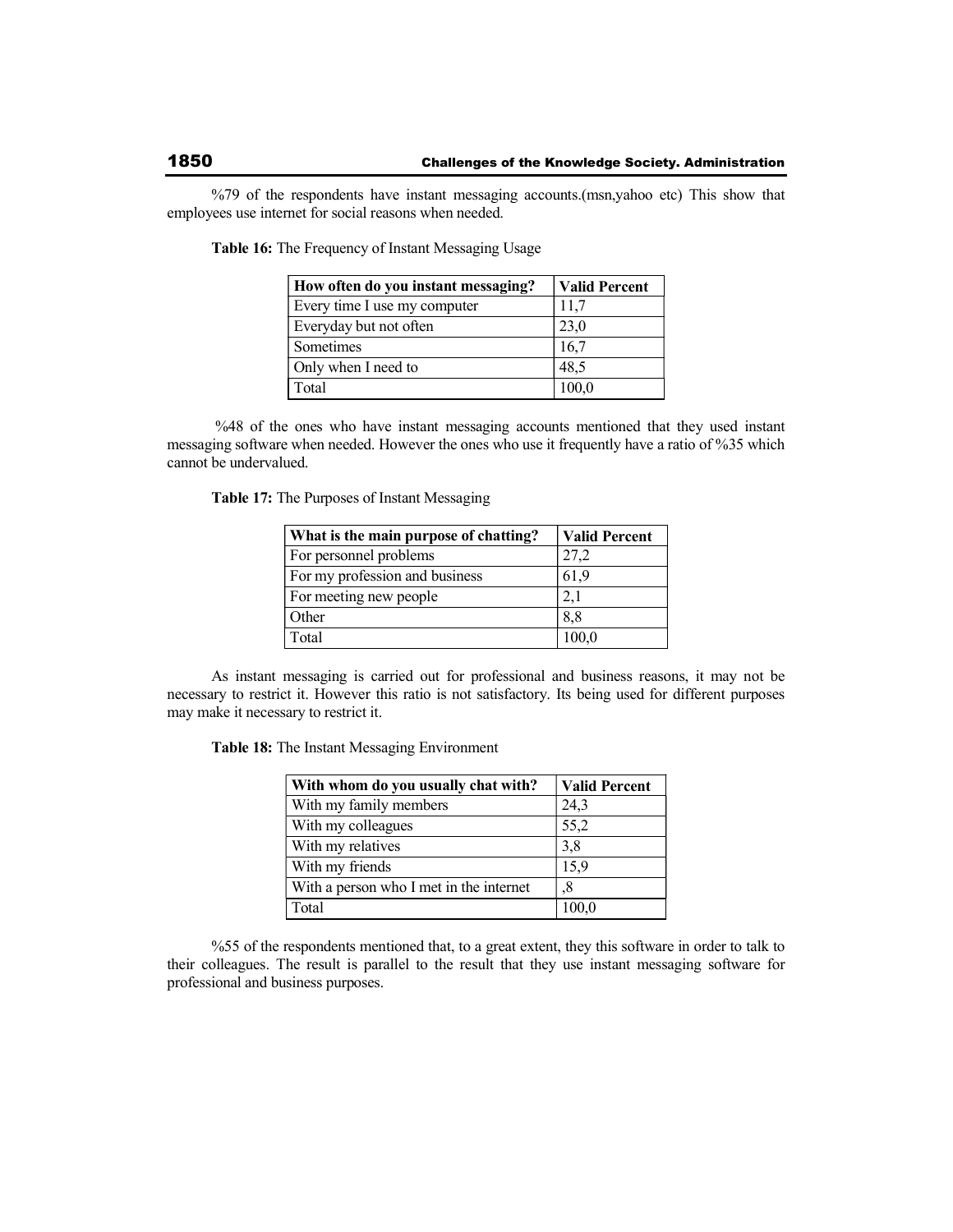| When do you chat at your workplace? | <b>Valid Percent</b> |
|-------------------------------------|----------------------|
| When I am working                   | 21,3                 |
| After finishing my work             | 51,0                 |
| Only in breaks                      | 7.9                  |
| I never chat at work                | 19.7                 |
| Total                               | 100,0                |

**Table 19:** The Time for Instant Messaging at Workplace

Nearly %79 of the employees either don't instant message or they instant message after finishing their work. Consequently, as this won't impede the job, it can be seen positive.

**Table 20:** The Status of Instant Messaging Restriction at Workplace

| Are there any restrictions about chat at your workplace? | Valid Percent |
|----------------------------------------------------------|---------------|
| Yes                                                      | 24.3          |
| N <sub>o</sub>                                           | .75.7         |
| Total                                                    | 100.0         |

%24 of the respondents mentioned that there are restrictions related to the usage of internet and instant messaging software. This result is a lower ratio compared to the restriction of internet usage. Perhaps, because instant messaging programs are used for communication, they are not restricted.

## **2.2.4. Results of Cross-Tabulation and Mann Whitney U Tests**

## **2.2.4.1. The Relationship Between Personal Features and The Purpose of The Usage of The Instant Messaging Software**

|        | For work and<br>professional use |       | For personal<br>interests |                                                                   | For e-learning |               |          | Only for<br>communication | To read the news |               |
|--------|----------------------------------|-------|---------------------------|-------------------------------------------------------------------|----------------|---------------|----------|---------------------------|------------------|---------------|
|        |                                  |       |                           | Gender   Internet   Inst. Mes.   Internet   Inst. Mes.   Internet |                | Inst.<br>Mes. | Internet | Inst. Mes. Internet       |                  | Inst.<br>Mes. |
| Male   | 74.4%                            | 61.5% | $8.2\%$                   | 27.4%                                                             | 2.3%           |               | 2.3%     | 8.4%                      | 12,8%            |               |
| Female | 83.8%                            | 63.3% | $4.1\%$                   | 26.7%                                                             | $.0\%$         |               | $4.1\%$  | $10.0\%$                  | 8.1%             |               |

**Table 21:** Gender and Purpose of Internet and Instant Messaging Usage

It's seen that women use internet for work and profession a bit more than the men, taking the gender into account for the purpose of the internet usage. On the other hand, men use internet for researching about personal interests, education, education and reading the news more than the women do. As for the instant messaging software, they are used less for professional reasons compared to the internet usage, however, it brings up an interesting result that both groups use instant messaging software to get information about their personal interests.

When we subject the related factors to Mann Whitney U test, the value of Asymp.Sig (2 tailed) for internet usage is 0,112 and for instant messaging it is 0,994. This, as a result shows that,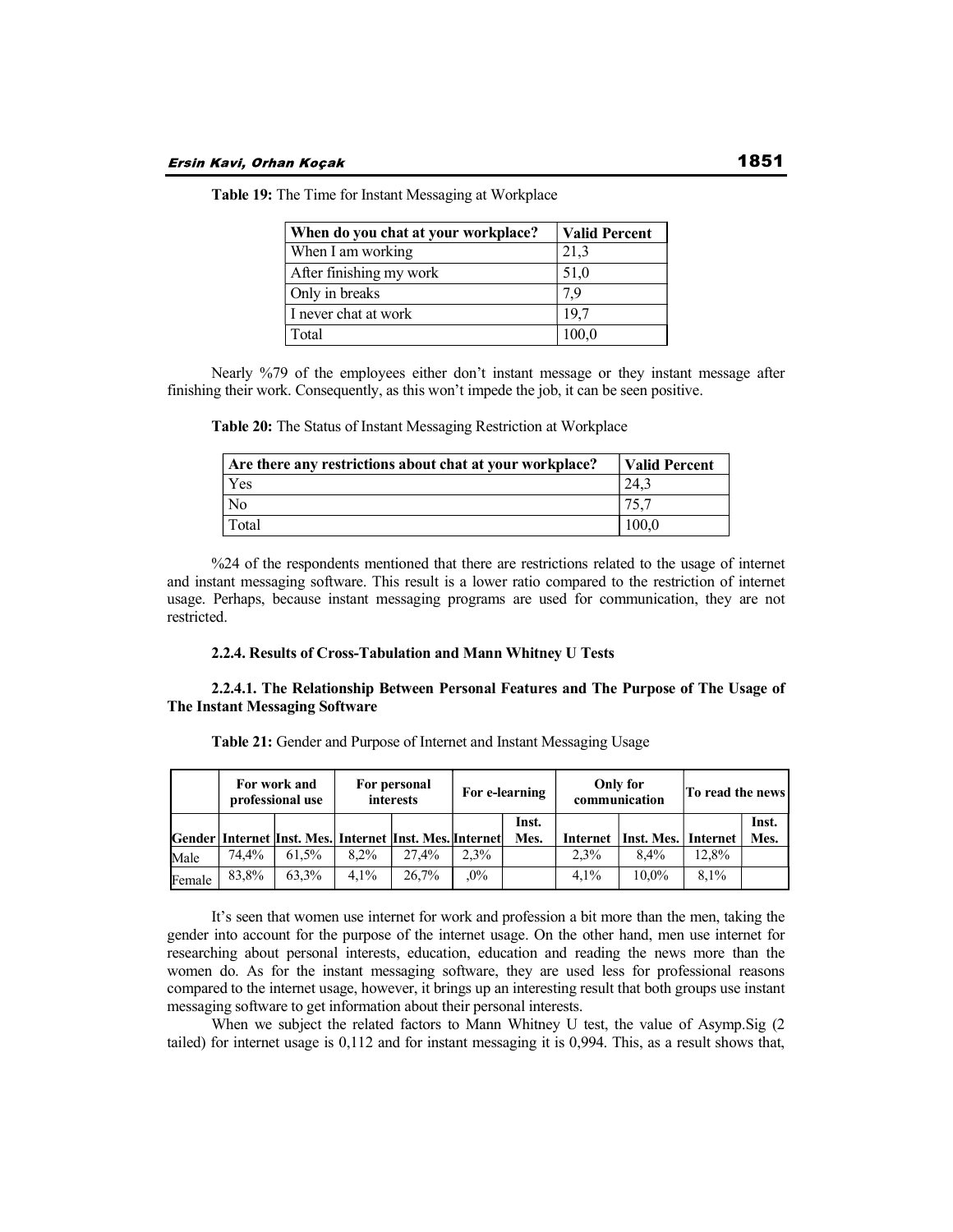taking the gender factor into account, there is no significant difference between internet and instant messaging software usage.

|           | For work and<br>professional use |          |          | For personal<br>interests | For e-<br>learning |       | Only for<br>communication |       | To read the<br>news |       |
|-----------|----------------------------------|----------|----------|---------------------------|--------------------|-------|---------------------------|-------|---------------------|-------|
|           |                                  | Inst.    |          | Inst.                     | Intern             | Inst. |                           | Inst. |                     | Inst. |
| Age       | Internet                         | Mes.     | Internet | Mes.                      | et                 | Mes.  | Internet                  | Mes.  | Internet            | Mes.  |
| $20 - 30$ | 61.5%                            | 54,2%    | 15,4%    | 33,3%                     | $,0\%$             |       | $7.7\%$                   | 8.3%  | 15,4%               |       |
| $31 - 40$ | 80,2%                            | 65,5%    | 7.6%     | 25,0%                     | ,8%                |       | $.8\%$                    | 7,8%  | $10.7\%$            |       |
| $41 - 50$ | 76,3%                            | 61,8%    | 5,9%     | 28,1%                     | 2.5%               |       | 4.2%                      | 7.9%  | 11,0%               |       |
| More      | 77,8%                            | $40.0\%$ | $.0\%$   | 30,0%                     | $5.6\%$            |       | $.0\%$                    | 30,0% | 16,7%               |       |
| than 50   |                                  |          |          |                           |                    |       |                           |       |                     |       |

**Table 22:** Age and Purpose of Internet and Instant Messaging Usage

Taking the age and the instant messaging usage into account, generally all the age groups use it for work and profession. However, the interesting result is that, the employees who don't use internet for personal interests may prefer instant messaging software. Also, it is again interesting that none of the respondents of 20-30 age range use internet for educational purposes. Despite that fact, that ratio is high among the ones over 50.

|                  | For work and<br> professional use |               | For personal<br>interests |               | For<br>e-learning |       | Only for<br>communication |               | To read the<br>news |       |
|------------------|-----------------------------------|---------------|---------------------------|---------------|-------------------|-------|---------------------------|---------------|---------------------|-------|
| <b>Graduate</b>  | Internet                          | Inst.<br>Mes. | Internet                  | Inst.<br>Mes. | Internet   Mes.   | Inst. | Internet                  | Inst.<br>Mes. | Internet   Mes.     | Inst. |
| Primary School   | 83,3%                             | 75.0%         | $.0\%$                    | $.0\%$        | $.0\%$            |       | $.0\%$                    | 25,0%         | 16,7%               |       |
| Secondary School | 71,4%                             | $.0\%$        | 14,3%                     | 57,1%         | $.0\%$            |       | 14,3%                     | 28,6%         | $.0\%$              |       |
| High School      | 75.2%                             | 69.1%         | 8.8%                      | 23,5%         | 3.5%              |       | 3.5%                      | 4.9%          | 8,8%                |       |
| College          | 76.2%                             | 59.5%         | 6,6%                      | 28,2%         | $.7\%$            |       | $2.0\%$                   | 10.7%         | 14,6%               |       |
| Undergraduate    | 93,8%                             | 68,8%         | $.0\%$                    | 31.3%         | $,0\%$            |       | $,0\%$                    | $.0\%$        | $6.3\%$             |       |

**Table 23:** Graduate Level and The Purpose of Internet and Instant Messaging Usage

When we look at the relationship between the usage of internet and instant messaging software in parallel with the graduate level, we see that undergraduates use them for work and profession much more than the others do. Also we see that instant messaging software is used by the secondary school graduates remarkably for personal interests. Consequently the usage of differs according to the graduate level and this, from the institutional angle makes it necessary arrange some regulations.

## **2.2.4.2. Institutional Features and Results Related to the Usage of Internet and Instant Messaging Software**

Considering both the usage of instant messaging account and the people who are messaged, we see that %74 of talks realized for exchange of vocational knowledge, to a great extent. This result shows that instant messaging software is used mainly for work and exchange of vocational knowledge with colleagues.

When considering the title, purpose of internet and instant messaging software usage and their usage length doesn't differ significantly.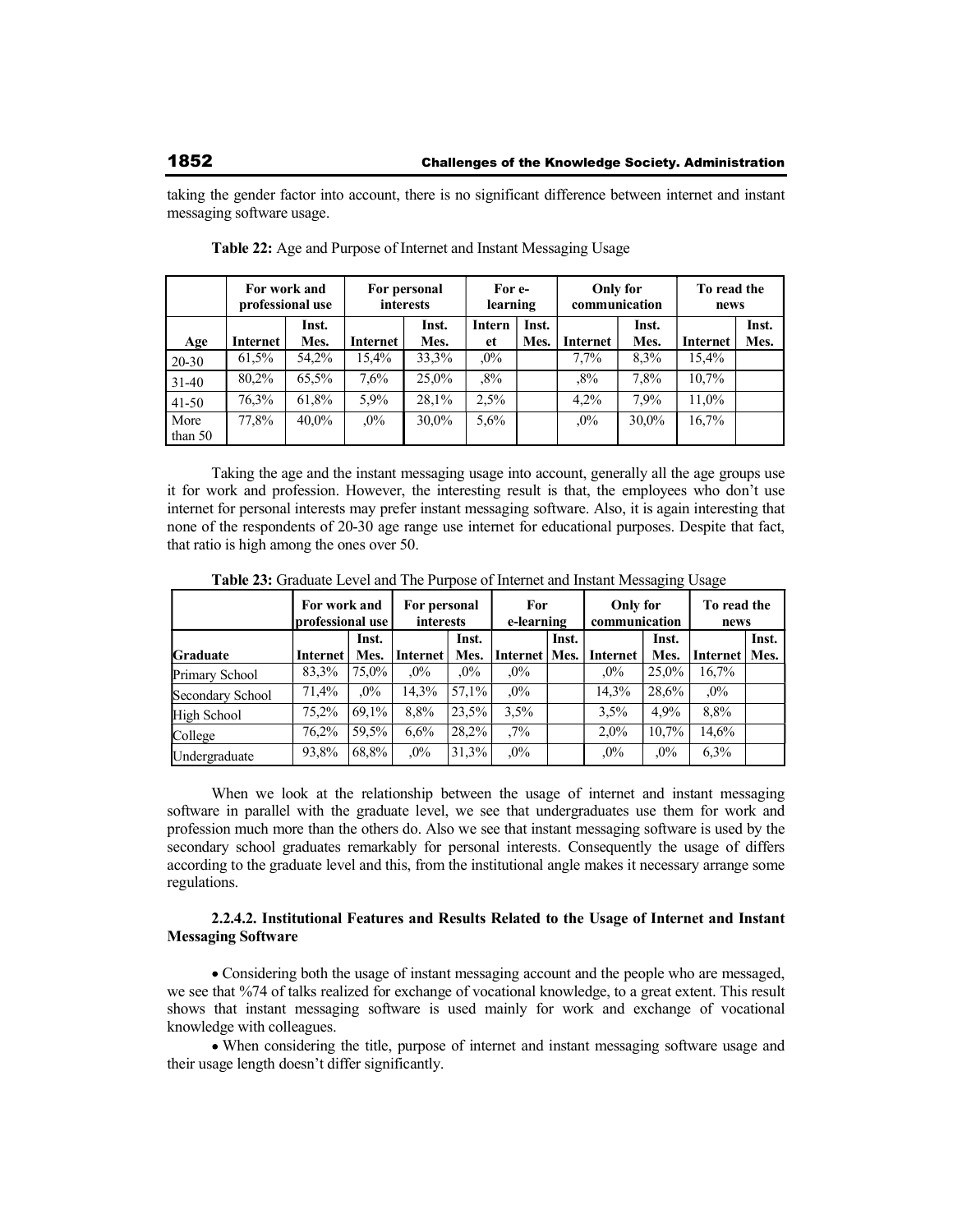Considering the tenure of office, as long as the tenure of office increase, the frequency of internet usage varies. In other words, it is possible to act more comfortably.

Considering the restrictions related to both the usage of computers and the internet together, it is mentioned by the %86 of the respondents that there is unrestricted connection and there is no restriction related to instant messaging. So, the regulations in the institutions are parallel to each other.

%30 percent of the ones who connect internet mostly at home, use internet mostly for more than 6 hours at workplace. This result should be dwelt on from an ethical point of view.

## **III. Conclusions**

The result of the research study is that it is inevitable to use computer and internet nowadays. In so much as that, almost all of the test subjects use internet at work place and more than %80 of the respondents have instant messaging account. These results, therefore, as we mentioned before, cause some ethical problems.

In this context, ethic is the science that tries to determine what is right and what is wrong and so, at first sight, it seems that it is wrong to use internet for personal reasons at workplaces. However we can see some positive effects when we deeply think about it. It has been determined that the usage of internet for personal interests makes the employees concentrate on their job, otherwise they lose their enthusiasm for their jobs. Consequently, it is beneficial for employers to show flexibility for their employers. (Okur, 2005;71). A similar idea must be valid for the government employees too, because the internet environment gives different opportunities to the individuals. Reading the news, having information about a topic, could make the public service be realized better.

However, taking the research results into account we see that government employees use internet instant messaging software for work rather than personal interests. So, if restrictions take place, they won't be used for these purposes either and it will cause productivity fall. Also when they physiologically feel that their right is taken away this will affect their productivity in a negative way.

At the same time, if the instant messaging software is nonstop online and they correspond, it leads to great advantages. However even the usage of it for their personal interests might be effective to decrease the work stress of the employees. Because sharing the problems relaxing effect for people.

The results also show that the majority of the workers (%51) chat after finishing their work. In this context, the right thing that should be done is checking whether the employees have done their assigned duties or not. Also, this can make the employees who want to have more free time for them to work faster and more effectively. So it can be taken as a way of rewarding.

Also, as long as it doesn't affect the performance, there is no restriction or prohibition in most of the public corporations which also support our idea. Insomuch as that, if there were any negative effects, there would absolutely some restrictions.

At the same time, in accordance with the age, gender, tenure of office and title, the internet and instant messaging software usage may have some differences. Especially regarding the age group, it is possible that the younger ones use it more frequently. Also according to the tenure of office and title, differences may appear as the superiors may take their ease. In terms of gender, men sense a stronger bias to chat over internet. In one research, the ratio of the women who chat over internet is %50 and the %70 of men chat over internet. (Tarcan 2005;59)

However, we didn't come across significant differences in terms of these factors, so the ones who work in public sector showed different results from the general impression. This can be the result of public pressure.

On the other hand, these results shouldn't make us feel too comfortable about this issue. Insomuch as that, there may be costs and damages causing by the usage of internet and instant messaging software for personal interests.